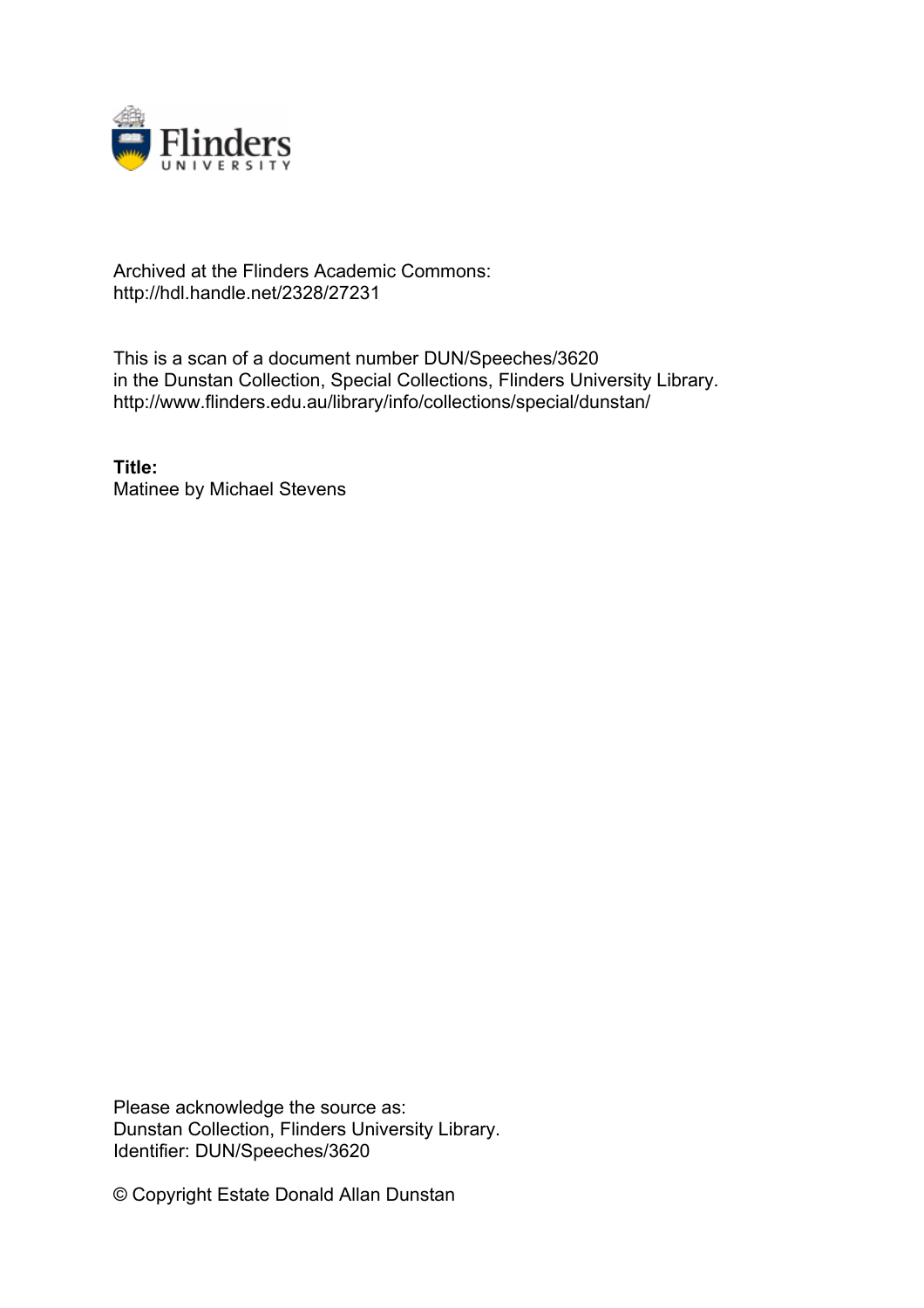3620

Matinee By Michael Stavens Allen Monvin  $2^{kR.17}$  of 12.95 ISBN (unreadedd) Don Dunstan. 6 When he teened the corner and saw the Macauley house, Ulysses began to skip, Kicking up a heel He tryped and fell because of this merriment, but got to his feet and veent on. His mother was in the yard, thousand feed to the chickens. She watched the boy trips and fall and get up and skip again. He cameaud stood beside her, then went to hen next to look for eggs. He found one He looked at it a moment, picked it up, brought it to his mother and very carefully handed it to her, by which he meant what no man can guess and no child can remember to tell. William Saroyan, in Fho Heman Comedy,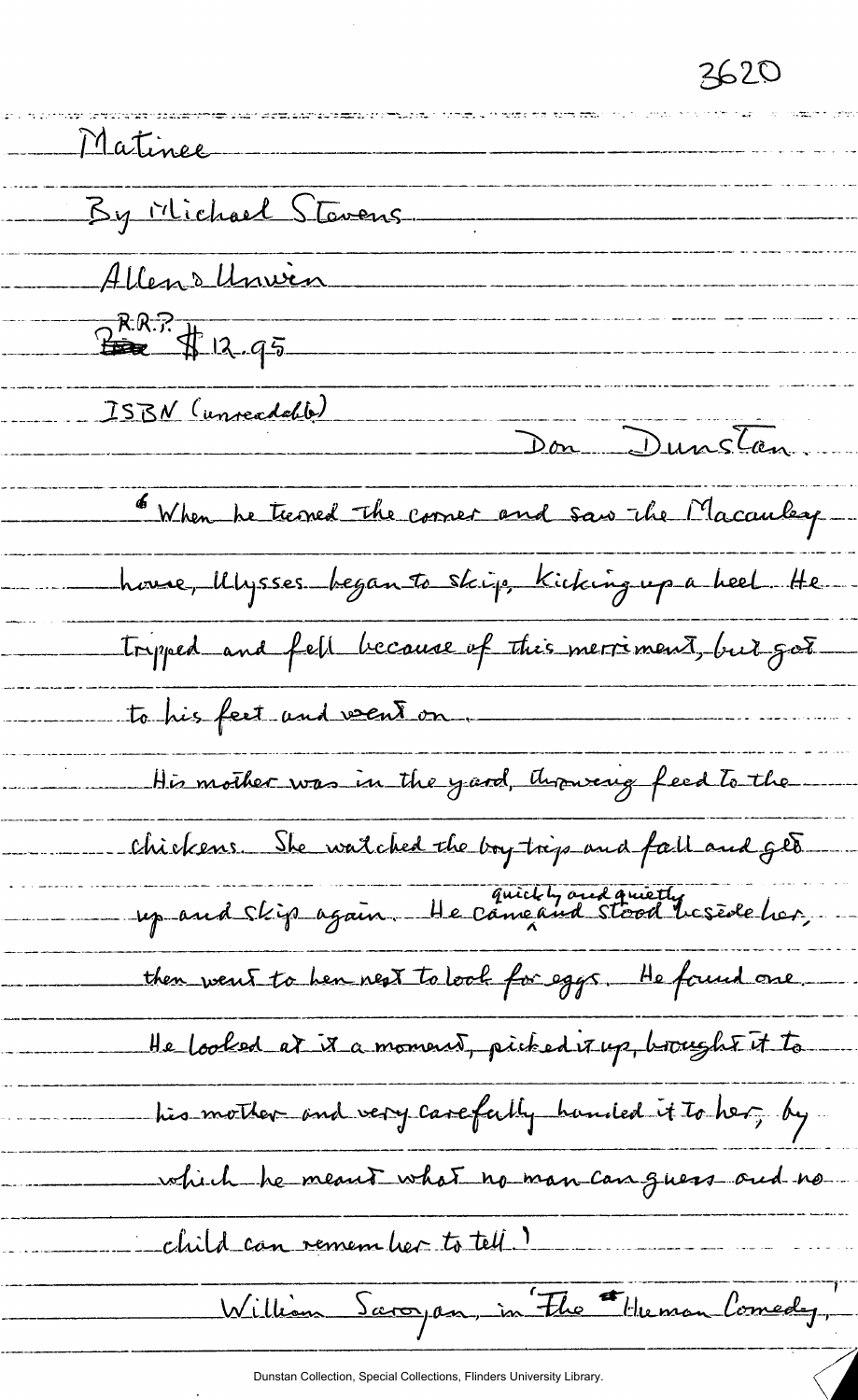carefuelly illustrated the difficulty facing adult writes trying to express the thoughts and inpulses of a child, <del>Abide As</del> one gets older, it often seems that childhoods memories are the most vivid, and that those of intervening years often fade, or disappear entirely. But the childhood ones are selected, modified by hind sight and experience Michael Stevens has written a novel seeking to recount the whirling thoughts, dreams, impressions, excitements déstractions, desessions and impulses of en oddercent. It is a took often undertaken by other with only partial Succession Michael Stevens has succeeded more then most have. Matinee' is attend navated by Jim Kemp, a twelve-year- dd leving with his pasents and brother in Rose Bay, New South Wales. He is weekbursedy, to short-sighted and wich u lazy'eye which he is chivred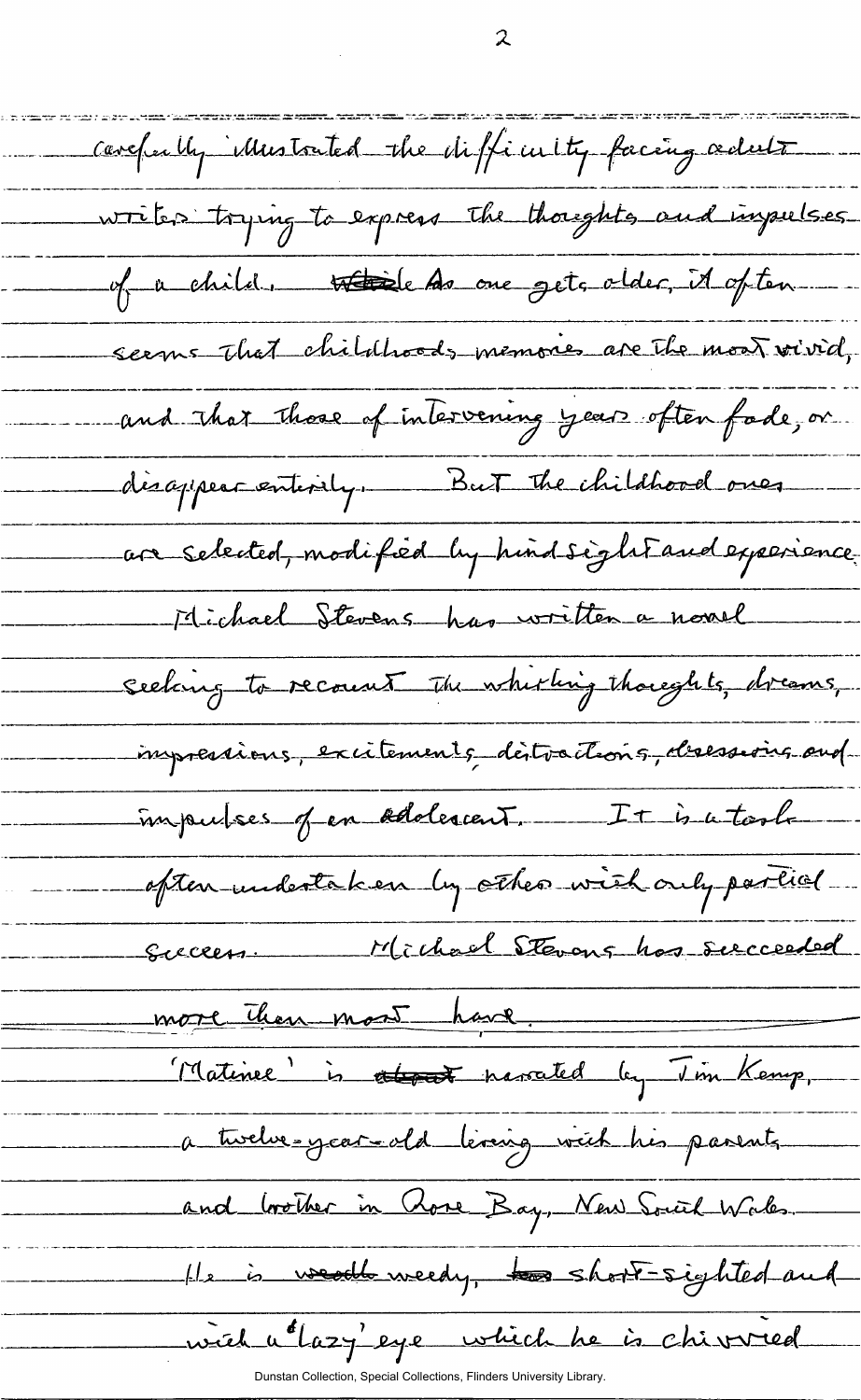Keep carred by a patch. His closest friend is a part Polech Tewish boy who tends to dominate him, and is obsessive about butterfly collecture and dreams of Warsau Sam is also contempterous of Tim's contenued love of and identification with the hero of comicbook and cinema-serial, "Black Arrow" - an identification symbolised by his secrethy. corrying a Black Arow Agent identity card and a vater pestol, in case he is usgently contacted for action from Black Ason headquartes The action takes place during the Christmas holiday between the end of primary school and The start at high school. Sam and Jim plan holiday activity, but apart formbuilding a ref5, accomplished through Sainc determination and organizing distity, these largely cometa raught . J'im is contributed by growing dissension between his parente and his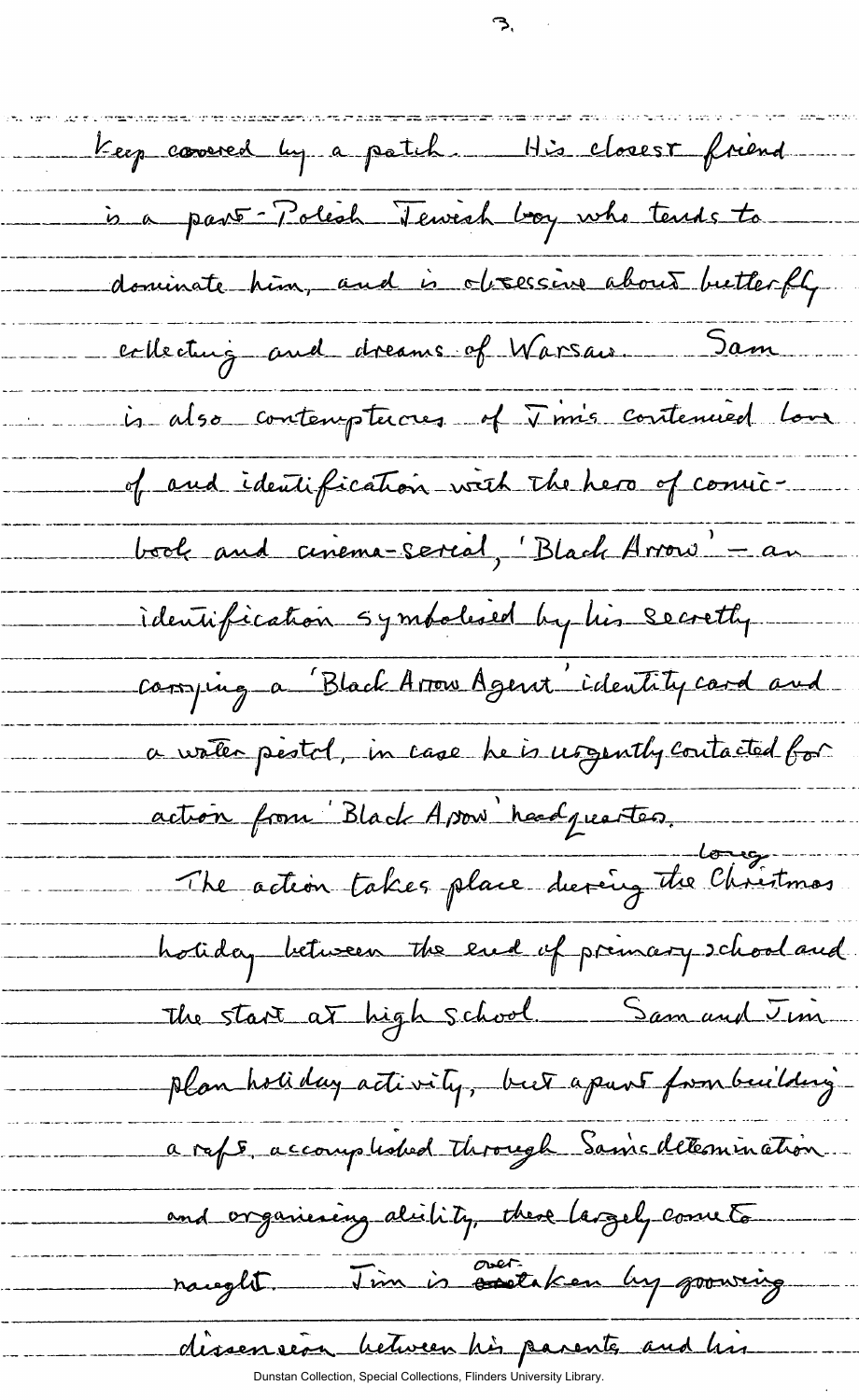mothers confiding its causes to him, his friendagliep. for a middleazed woman reighbrer who lends him. books und encourages his adventure fantasies. about coulor, his boyish creat on San's obsessive elder sister, whose boy-friend the two friends discover and expose in a heinous offence, and a fenal and disastrous breakdown by his worker. Michael Stevens has drawn the boys with understanding and sympathy, and to chronides  $\overline{v}$  in sand his brother differing reactions. to the domestie crises situation. He pécheses Jim's moving from his fantasy world, To his Times with Sam in which he can ignore the ste situation at home, to those times when, faced with the inadequacy of parental behaviour his reaction is 'T wish they wouldn't. As a vignette of the life of a suburlan adoloscent, it works well, and in a good read.

4.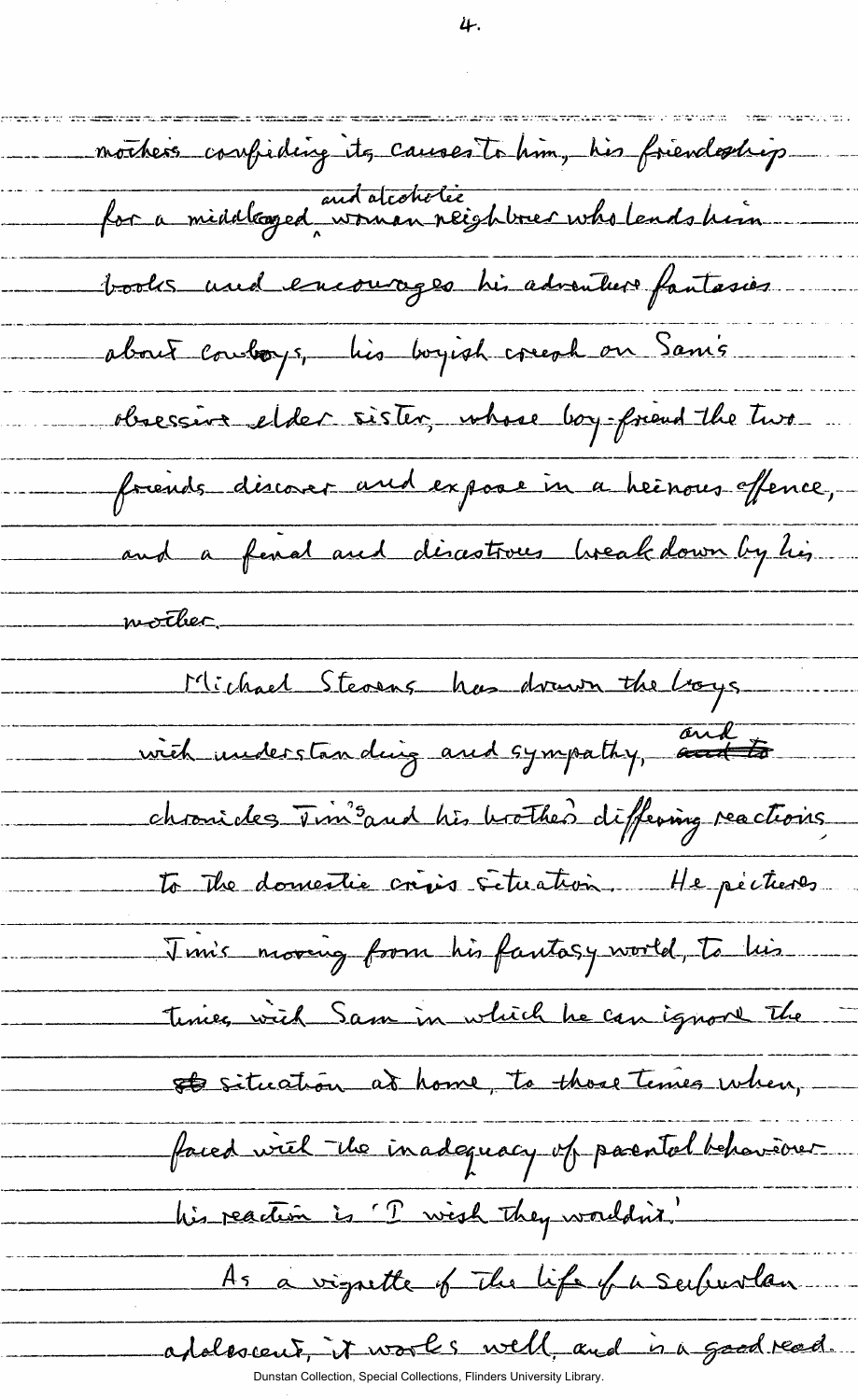I feud a naggery doubt, however, about the pident dreven of Jims mocker. According to the stary sur has buits a large employment agency with several boranches, induding intestate, But as we see her she is not a woman who has the necessary authority for seech an occomplishment, not the income. If the house were provided for solely by the income from Tim's father, (the ingffectual estitor fa subsorban newspaper) its furnishing and the standard of living depicted warld be believable But with a Two-income family where the mother's income is stated to be much more than the father's, the fearnishings. of the house and kitchen seem incongruous. and Vinis nother is a pathétic figure. Otherwise the stay Telling is effective and ut times compelling. The novel devenus the Vogel award it has won

ゟ゙

Dunstan Collection, Special Collections, Flinders University Library.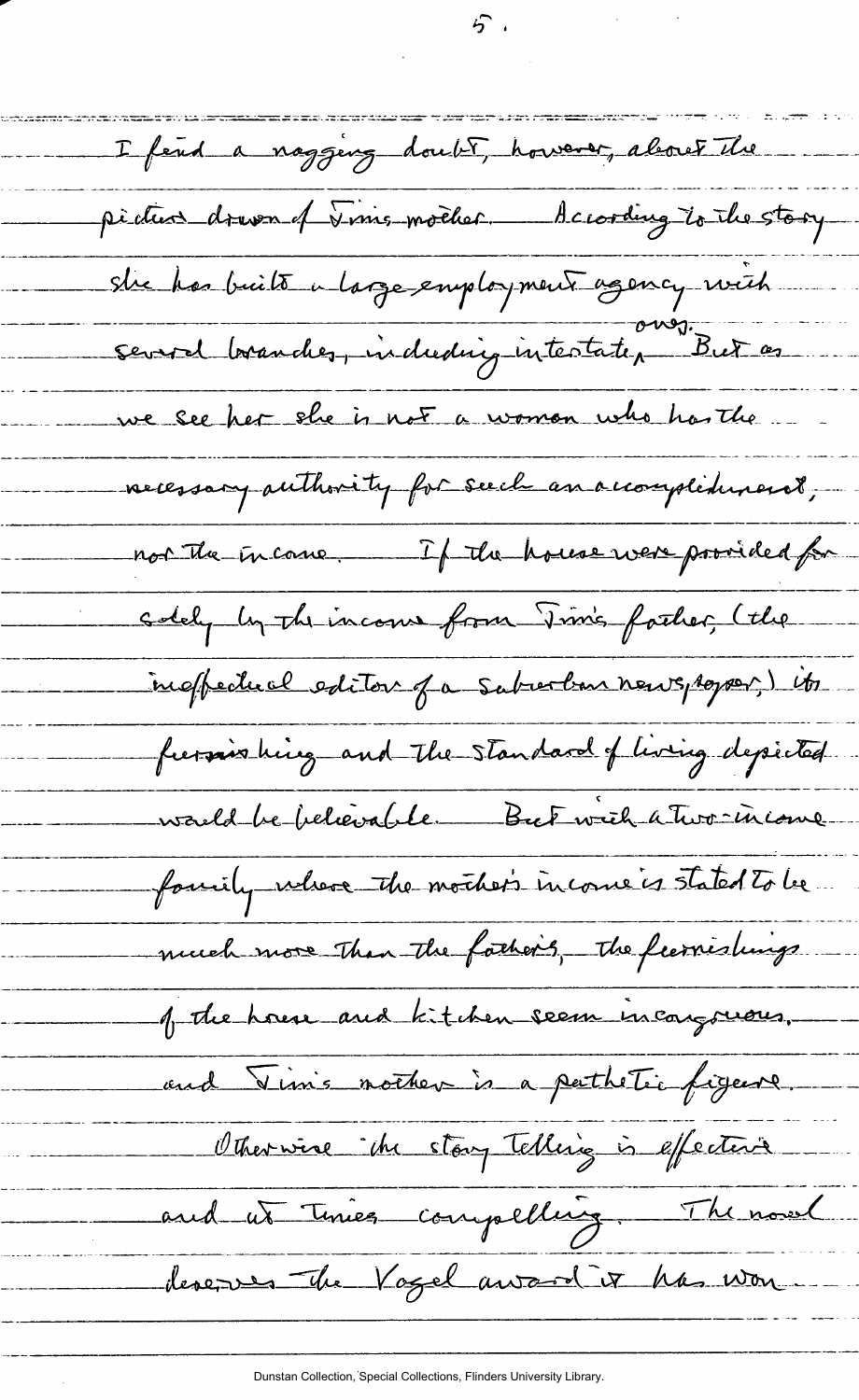## MATINEE

By Michael Stevens

 $\setminus$  *J*  $\setminus$ 

Allen & Unwin

R.R.P. \$12.95

ISBN (unreadable)

## DON DUNSTAN

'When he turned the corner and saw the Macauley house, Ulysses began to skip, kicking up a heel. He tripped and fell because of this merriment, but got to his feet and went on.

His mother was in the yard, throwing feed to the chickens. She watched the boy trip and fall and get up and skip again. He came quickly and quietly and stood beside her, then went to her nest to look for eggs. He found one. He looked at it a moment, picked it up, brought it to his mother and very carefully handed it to her, by which he meant what no man can guess and no child can remember to tell.'

William Saroyan, in 'The Human Comedy', carefully illustrated the difficulty facing adult writers trying to express the thoughts and impulses of a child. As one gets older, it often seems that childhood's memories are the most vivid, and that those of intervening years often fade, or disappear entirely. But the childhood ones are selected, modified by hindsight and experience.

Dunstan Collection, Special Collections, Flinders University Library.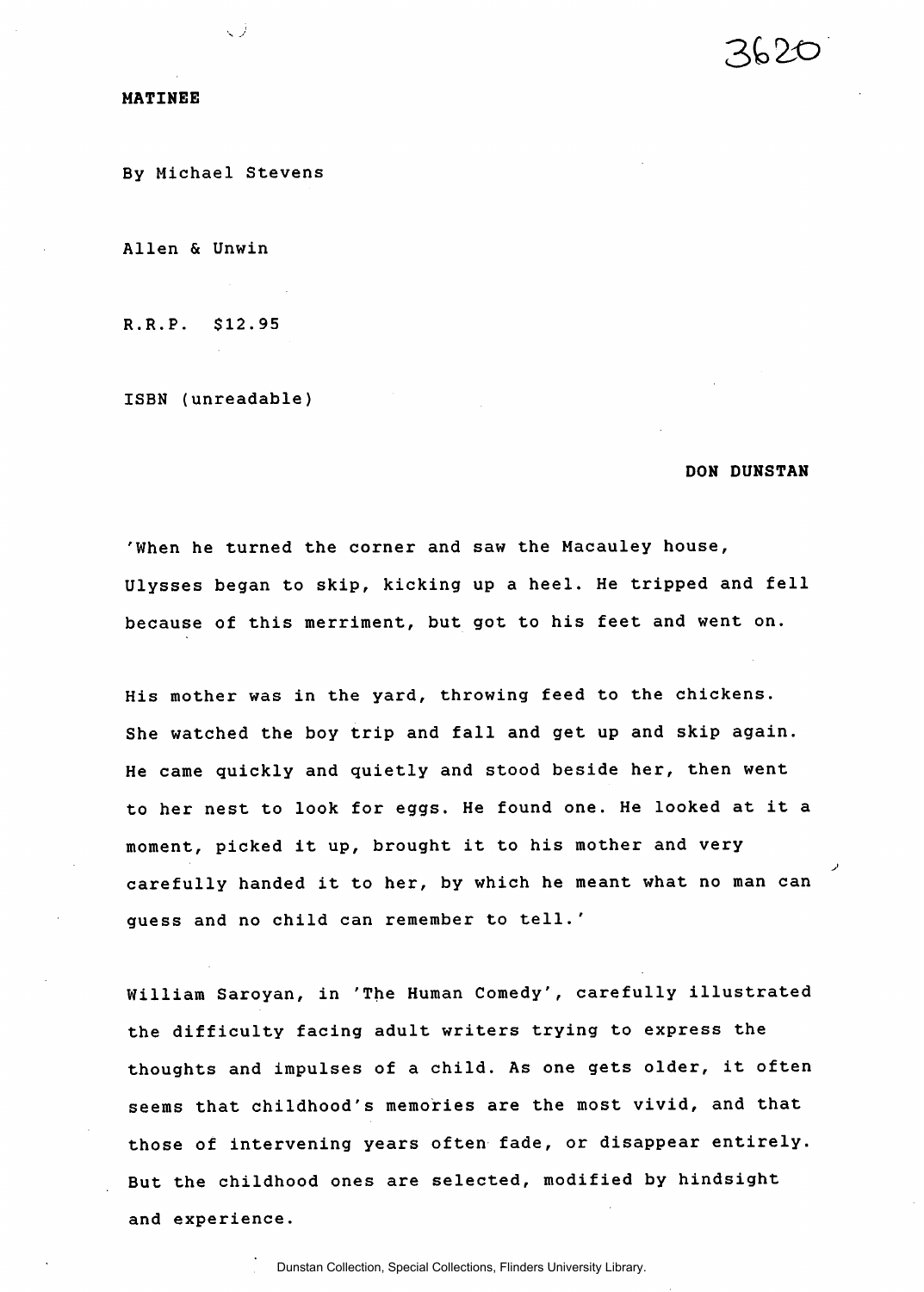Michael Stevens has written a novel seeking to recount the whirling thoughts, dreams impressions, excitements, distractions, obsessions and impulses of an adolescent. It is a task often undertaken by others with only partial success. Michael Stevens has succeeded more than most have.

'Matinee' is narrated by Jim Kemp, a twelve-year-old living with his parents and brother in Rose Bay, New South Wales. He is weedy, short-sighted and with a 'lazy' eye for which he is chivvied to keep covered by a patch. His closest friend is a part-Polish Jewish boy who tends to dominate him, and is obsessive about butterfly collecting and dreams of Warsaw. Sam is also contemptuous of Jim's continued love of and identification with the hero of comic-book and cinema-serial, 'Black Arrow' - an identification symbolised by his secretly carrying a 'Black Arrow Agent' identity card and a water pistol, in case he is urgently contacted for action from 'Black Arrow' headquarters.

The action takes place during the long Christmas holiday between the end of primary school and the start at high school. Sam and Jim plan holiday activity, but apart from building a raft, accomplished through Sam's determination and organising ability, these largely come to nought. Jim is overtaken by growing dissension between his parents and his mother's confiding its causes to him, his friendship for a middle aged and alcoholic woman neighbour who lends him books and encourages his adventure fantasies about cowboys, his boyish crush on Sam's obsessive elder sister, whose boy-friend the two friends discover and expose in a heinous offence, and final and disastrows Fliedway whis mother.